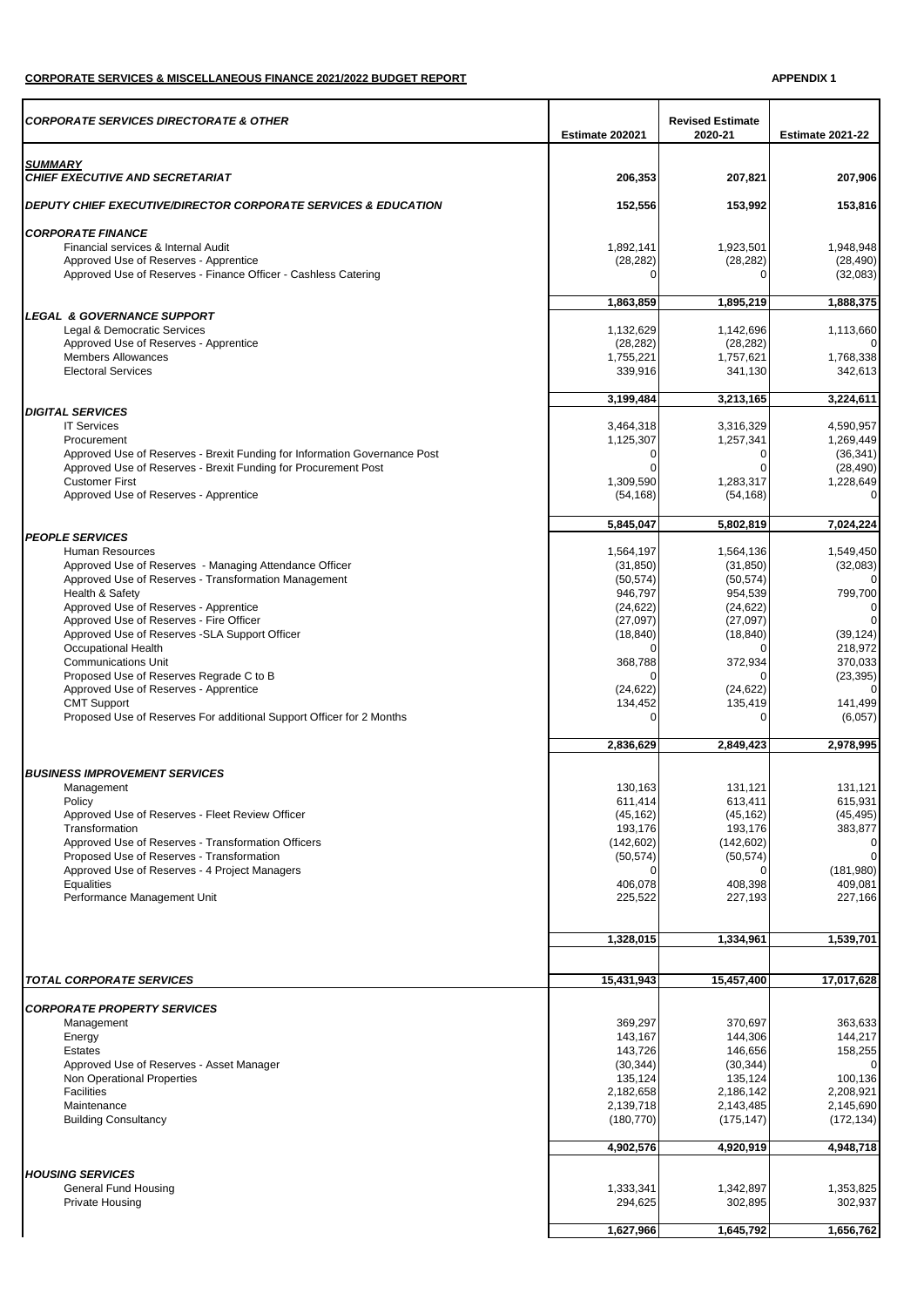| <b>CORPORATE SERVICES &amp; MISCELLANEOUS FINANCE 2021/2022 BUDGET REPORT</b> |            |            | <b>APPENDIX</b> |
|-------------------------------------------------------------------------------|------------|------------|-----------------|
|                                                                               |            |            |                 |
| TOTAL NON-CORPORATE SERVICES                                                  | 6.530.542  | 6.566.711  | 6.605.480       |
|                                                                               |            |            |                 |
| <i>TOTAL SERVICES</i>                                                         | 21.962.485 | 22.024.111 | 23,623,108      |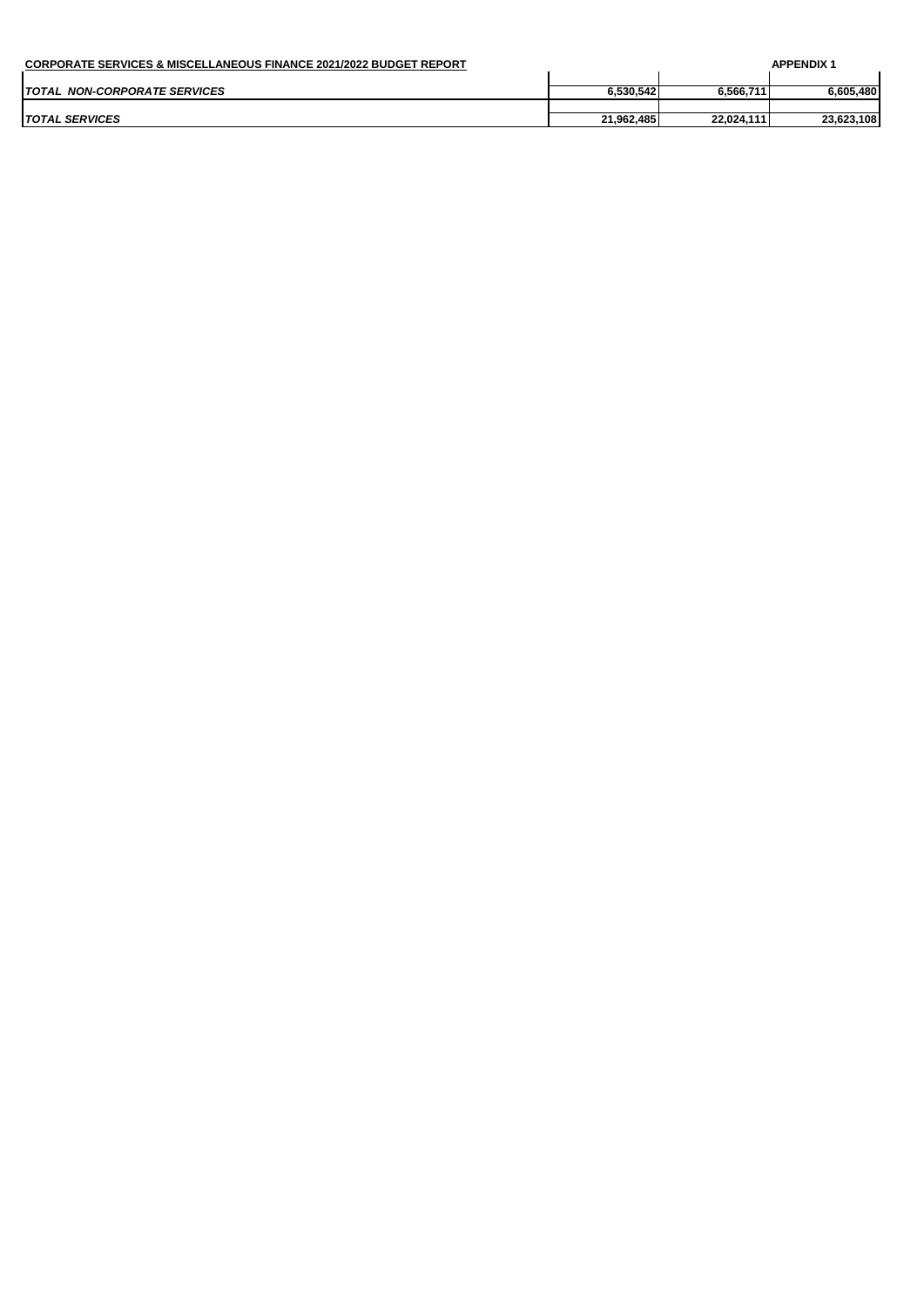## **CORPORATE SERVICES & MISCELLANEOUS FINANCE 2021/2022 BUDGET REPORT APPENDIX 1**

| <b>MISCELLANEOUS FINANCE</b>                           | Estimate 202021 | <b>Revised Estimate</b><br>2020-21 | <b>Estimate 2021-22</b> |
|--------------------------------------------------------|-----------------|------------------------------------|-------------------------|
| <b>MISCELLANEOUS FINANCE</b>                           |                 |                                    |                         |
| <b>Staff Related Costs</b>                             |                 |                                    |                         |
| Pension Contribution - Former Authorities Ongoing      | 1,155,689       | 1,155,689                          | 1,155,689               |
| Recharge to Education - Former Authorities             | (179, 629)      | (179, 629)                         | (179, 629)              |
|                                                        | 976,060         | 976,060                            | 976,060                 |
| <b>Statutory Benefit Schemes</b>                       |                 |                                    |                         |
| <b>Council Tax Benefits</b>                            | 15,439,702      | 15,439,702                         | 16,041,850              |
| <b>DHP Rent allowances</b>                             | 61,814          | 61,814                             | 34,183                  |
| <b>DHP Rent Rebates</b>                                | 556,327         | 556,327                            | 307,649                 |
| DHP Income                                             | (618, 141)      | (618, 141)                         | (341, 832)              |
| <b>General Rent Allowances</b>                         | 20,153,635      | 20,153,635                         | 19,897,202              |
| <b>Rent Rebates</b>                                    | 25,756,400      | 25,756,400                         | 25,496,064              |
| <b>Rent Allowance War Widow Concessions</b>            | 25,000          | 25,000                             | 25,000                  |
| <b>Housing Benefit Subsidy</b>                         | (45, 910, 035)  | (45, 910, 035)                     | (45, 393, 266)          |
|                                                        | 15,464,702      | 15,464,702                         | 16,066,850              |
|                                                        |                 |                                    |                         |
| <b>Levies Upon the Council</b>                         |                 |                                    |                         |
| Coroner                                                | 287,775         | 287,775                            | 289.933                 |
| Archives                                               | 209,092         | 209,092                            | 220,603                 |
| <b>Fire Service Authority</b>                          | 8,871,593       | 8,871,593                          | 9,099,329               |
|                                                        | 9,368,460       | 9,368,460                          | 9,609,865               |
| <b>Capital Financing</b>                               |                 |                                    |                         |
| Debt Charges (Principal Repaid)                        | 2,548,275       | 2,548,275                          | 2,736,375               |
| Debt Charges (Interest Payments)                       | 8,828,506       | 8,828,506                          | 8,453,374               |
| Debt Charges (Debt Management Exp's)                   | 48,815          | 48,815                             | 41,792                  |
| Income from External Investments:                      | (1,518,333)     | (1,518,333)                        | (1,443,333)             |
| <b>Rescheduling Discounts</b>                          | C               | $\Omega$                           |                         |
| Earmarked for specific funds/balances                  | 812,500         | 812,500                            | 812,500                 |
| CERA (Capital Expenditure funded from Revenue Account) | 4,679,847       | 4,760,239                          | 2,867,891               |
|                                                        | 15,399,610      | 15.480.002                         | 13,468,599              |
| <b>Corporate and Democratic Core Costs</b>             |                 |                                    |                         |
| <b>Bank Charges</b>                                    | 197,553         | 197,553                            | 199,035                 |
| Income from HRA                                        | (33, 228)       | (33, 228)                          | (33, 477)               |
| Income from DLO/DSO                                    | (14, 184)       | (14, 184)                          | (14, 290)               |
| <b>External Audit Fees</b>                             | 435,380         | 435,380                            | 438,645                 |
| <b>Actuarial Fees</b>                                  | 1,832           | 1,832                              | 1,846                   |
| Income from HRA                                        | (73, 537)       | (73, 537)                          | (74,089)                |
| Income from DLO/DSO                                    | (31, 391)       | (31, 391)                          | (31,626)                |
| Subscriptions                                          | 112,619         | 128,813                            | 129,779                 |
|                                                        | 595,044         | 611,238                            | 615,823                 |